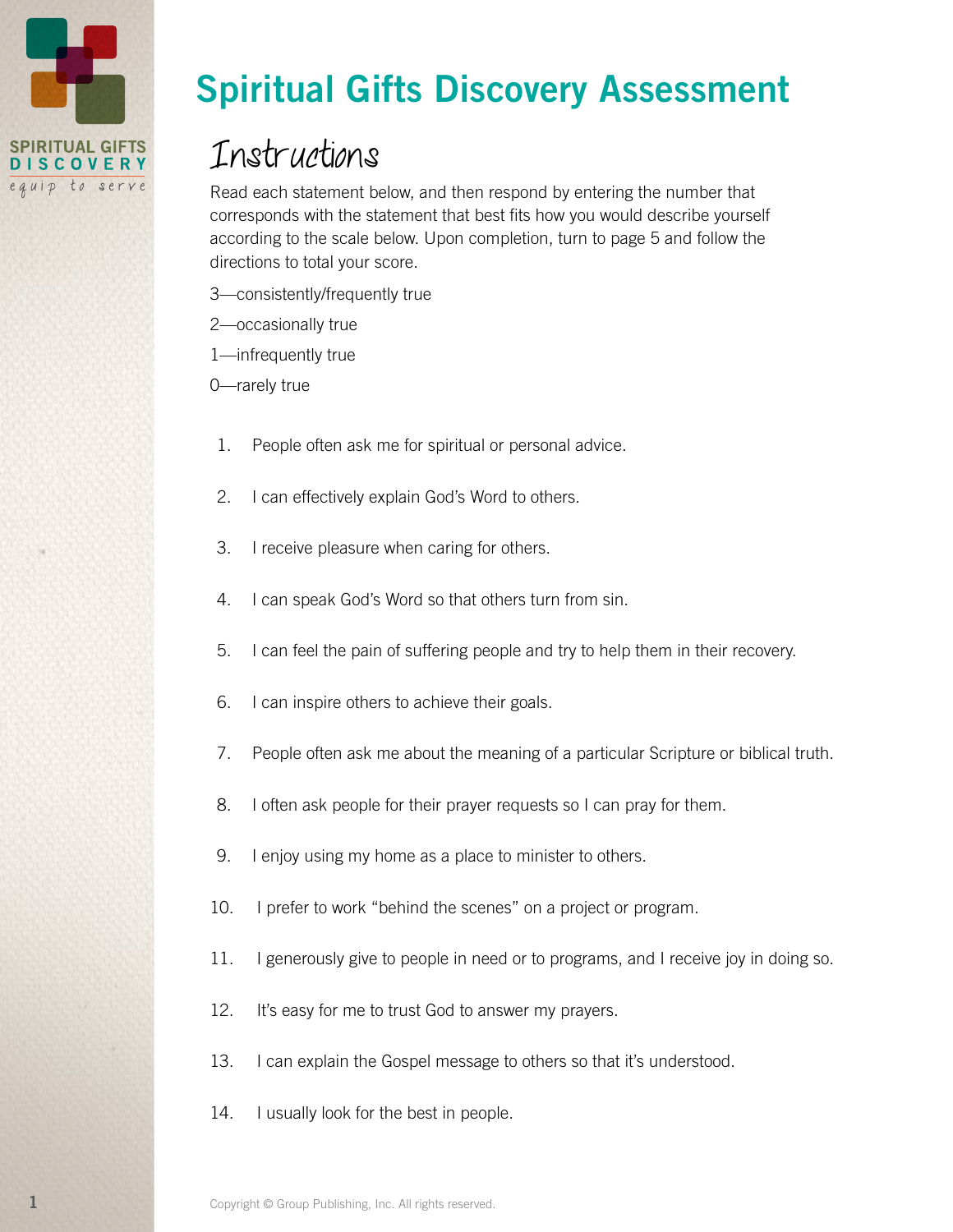- 15. I can tell the difference between spiritual truth and false teachings.
- 16. I enjoy the details of planning events and tasks and organizing groups.
- 17. I'm a good problem solver and can find solutions often overlooked by others.
- 18. I enjoy personal Bible study and research, knowing that the information I present can affect someone's eternity.
- 19. I desire to help wandering believers get back on the right path.
- 20. I'm compelled to confront people with the truth of God's Word.
- 21. I have patience when it comes to helping people get their lives back on track after a crisis.
- 22. Helping communicate a vision is one of my strengths.
- 23. It's easy for me to share my Bible knowledge with others.
- 24. I often lose track of the time when I pray and believe God gives me special insight in knowing what to pray about.
- 25. I like to meet new people and help them feel comfortable in new surroundings.
- 26. I don't mind doing repetitive and routine work if it supports the ministry of my church.
- 27. God has given me extra financial resources so that I might be able to generously support the church.
- 28. Even during difficult circumstances, I have confidence that God will provide assistance and resources to get me through.
- 29. I like to develop relationships with non-Christians in order to share the Gospel with them.
- 30. I am able to encourage and reassure others.
- 31. My first impression of people is usually accurate.
- 32. I organize work in a thorough and detailed manner.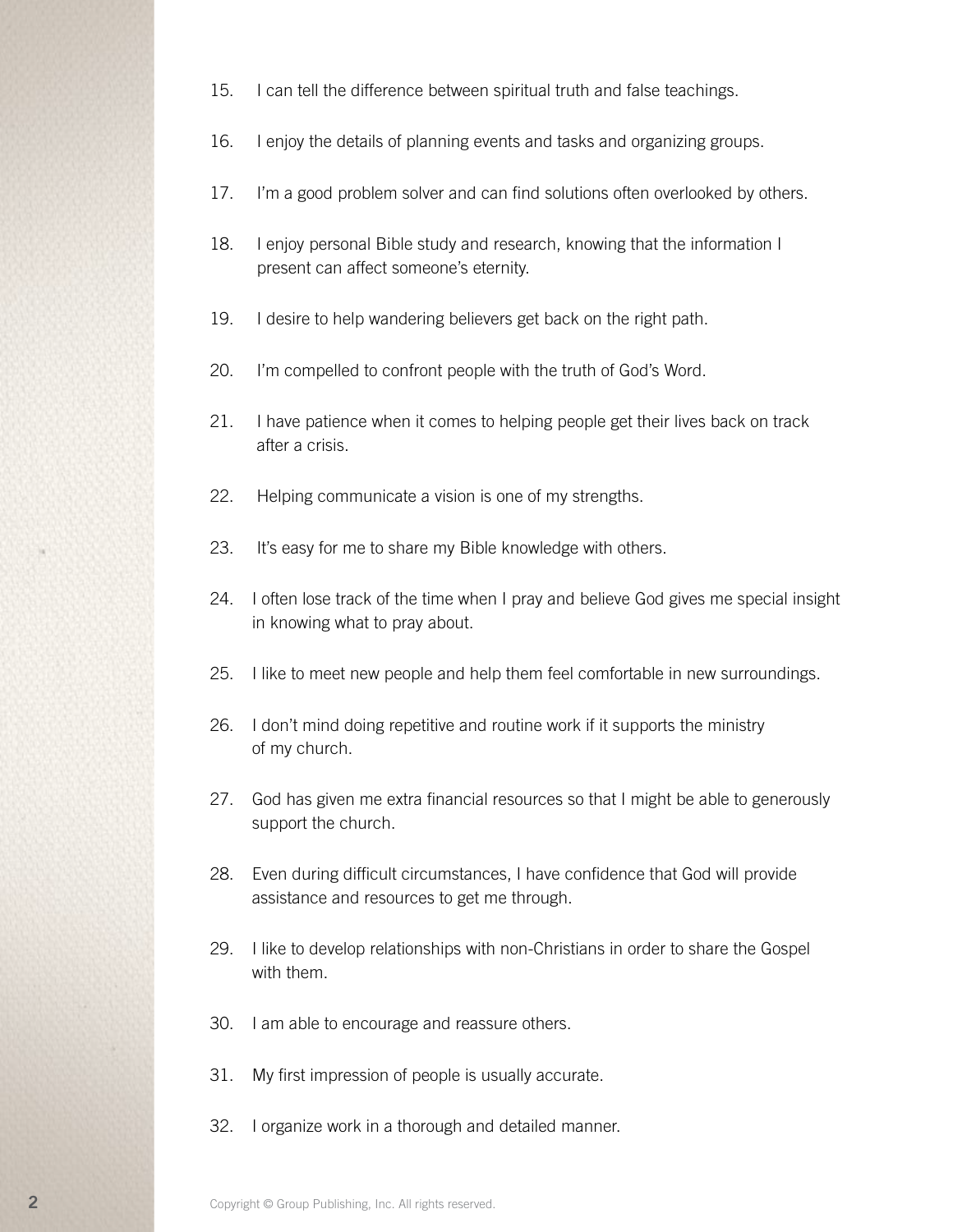- 33. I can select the best solution that is needed to resolve an issue.
- 34. I carefully note, review, and evaluate the material that is taught by others.
- 35. I like to give holistic guidance to help people with any need or problem they may have.
- 36. I'm willing to go against the current cultural trend and philosophy if it is not supportive of biblical principles.
- 37. I enjoy helping people who are often seen by others as dysfunctional, "high maintenance," or hopeless.
- 38. I can relate well to others in order to help them reach their full potential.
- 39. I often schedule time when I can read and study Scripture so that I gain biblical truth and insight.
- 40. I feel as though I am ministering to others when I pray for them.
- 41. I believe God directs people who are in need of friendship and community to me.
- 42. I enjoy taking on those little jobs at church that no one else seems to want to do.
- 43. I am able to give more of my money to church because I can save and manage my resources well.
- 44. I know that God will help me accomplish anything he sets before me.
- 45. I can help people connect to the Gospel so it applies to their needs.
- 46. I enjoy sharing the promises of God so that others may receive hope.
- 47. I can spot a "phony" when others may be deceived by their actions.
- 48. I can establish goals and objectives in order to achieve results.
- 49. I can usually determine the outcome of a person's lifestyle choices.
- 50. I enjoy a systematic approach to Bible study.
- 51. I am able to provide long-term care to those who need my support.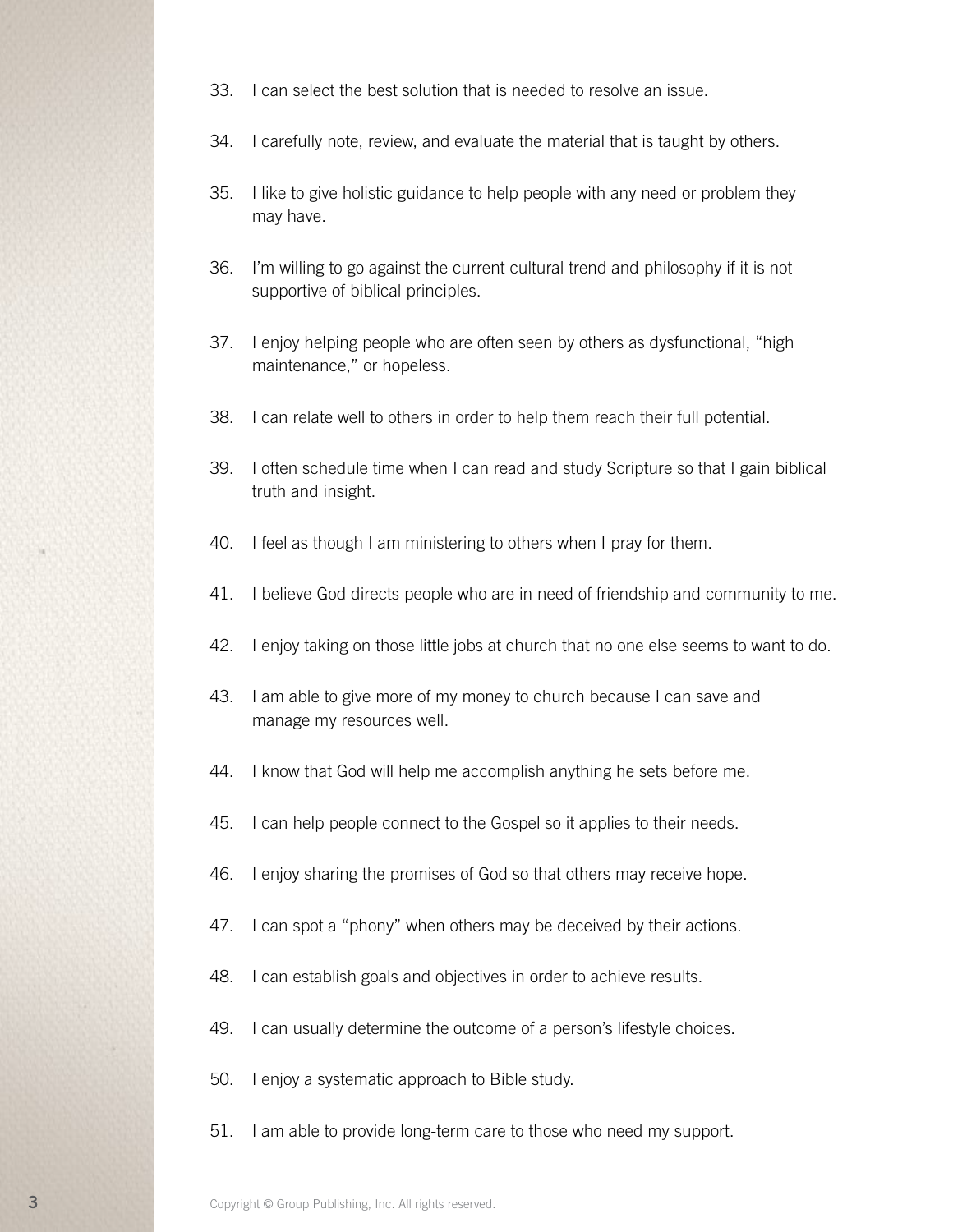- 52. I feel the need to correct people when their actions are wrong or contrary to God's Word.
- 53. My heart goes out to hurting people.
- 54. I enjoy goal-setting and leading people to accomplish their goals.
- 55. I usually discover biblical insights when studying Scripture, which helps others better understand God's Word.
- 56. When I hear about a crisis or someone in need, I feel an urgency to pray.
- 57. I can create an accepting environment where people feel at home in any setting.
- 58. I like to use my learned skills to help out with whatever job needs to be done.
- 59. I often limit my lifestyle options so I can give my church a higher portion of my income.
- 60. I trust God in circumstances where success cannot be guaranteed by human effort alone.
- 61. I enjoy asking people to make a faith commitment to Jesus.
- 62. I take pleasure in encouraging people who may be doubtful in their faith.
- 63. I usually see things as black or white, right or wrong.
- 64. I am able to identify and utilize the resources necessary to complete a task.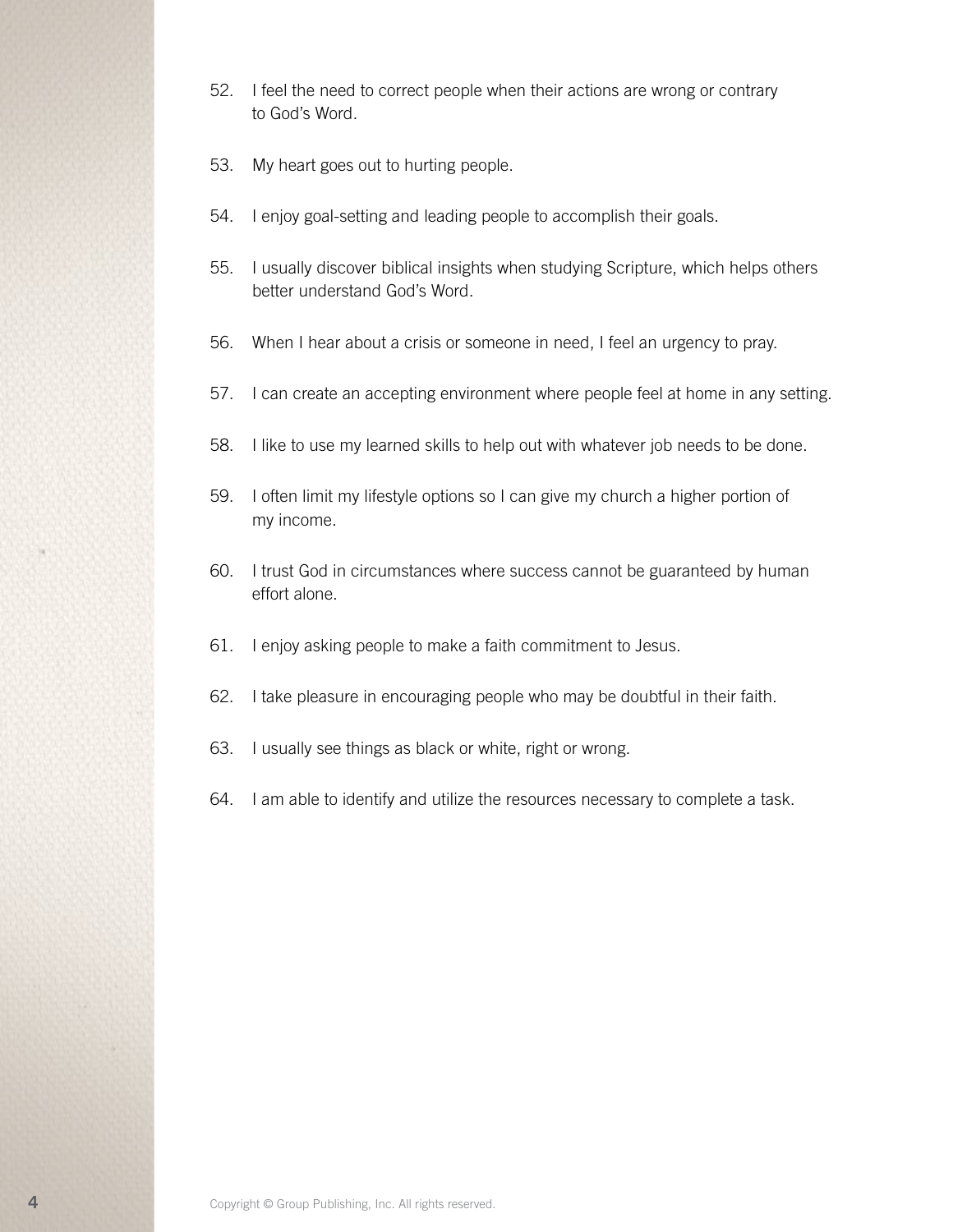#### Total your score below

Fill in the number score you gave yourself for each statement in the chart below. Then total each column and write your totals in the row at the bottom. Circle your top three scores, and then turn to page 6 to discover what your top three spiritual gifts are and write them in the spaces provided below.

In 1 Peter 4:10, we are told that God has given each of us special gifts and calls us to use them to serve one another. Now that you have discovered your gifts, talk to the leaders at your church about ways you can use your gifts to help serve.

#### Spiritual Gifts Assessment Score Sheet

|         | $\overline{\mathsf{A}}$ | $\sf{B}$     | $\mathsf C$ | D              | E  | F  | G              | H  | I  | $\mathsf J$ | Κ  | L  | M  | $\mathsf{N}$ | $\mathbf 0$ | $\mathsf{P}$ |
|---------|-------------------------|--------------|-------------|----------------|----|----|----------------|----|----|-------------|----|----|----|--------------|-------------|--------------|
|         | $1\,$                   | $\mathbf{2}$ | 3           | $\overline{4}$ | 5  | 6  | $\overline{7}$ | 8  | 9  | 10          | 11 | 12 | 13 | 14           | 15          | 16           |
|         | 17                      | 18           | 19          | 20             | 21 | 22 | 23             | 24 | 25 | 26          | 27 | 28 | 29 | 30           | 31          | 32           |
|         | 33                      | 34           | 35          | 36             | 37 | 38 | 39             | 40 | 41 | 42          | 43 | 44 | 45 | 46           | 47          | 48           |
|         | 49                      | 50           | 51          | 52             | 53 | 54 | 55             | 56 | 57 | 58          | 59 | 60 | 61 | 62           | 63          | 64           |
| Totals: |                         |              |             |                |    |    |                |    |    |             |    |    |    |              |             |              |

My Gift Profile:

1. 2. \_\_\_\_\_\_\_\_\_\_\_\_\_\_\_\_\_\_ 3. \_\_\_\_\_\_\_\_\_\_\_\_\_\_\_\_\_\_ Name **Name** Date \_\_\_\_\_\_\_\_\_\_\_\_\_

5 Copyright © Group Publishing, Inc. All rights reserved.